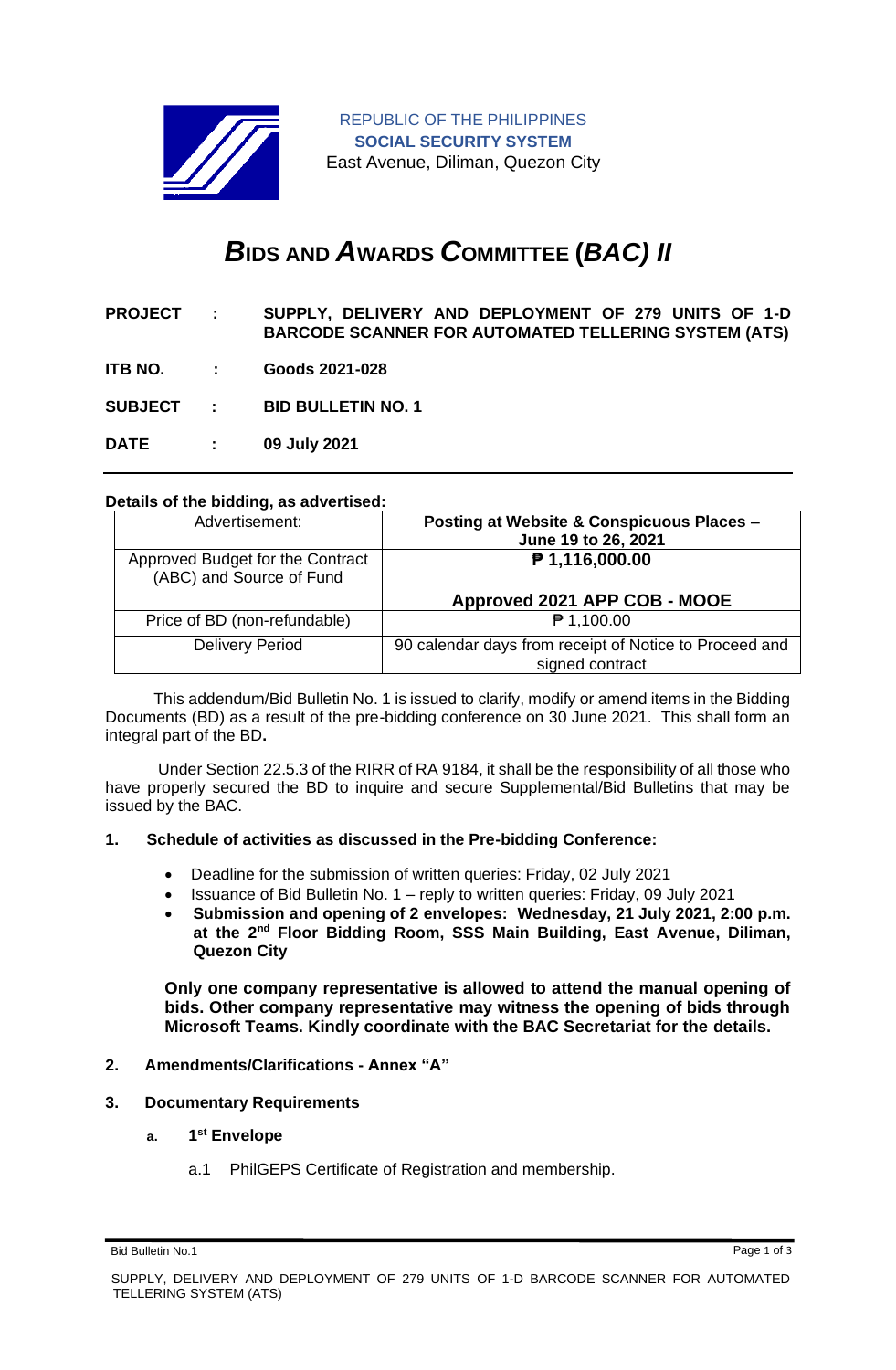In case of uploaded document/s, which validity period had already expired, submit the updated document/s.

- a.2 Statement of all its Ongoing Government and Private Contracts, including contracts awarded but not yet started, if any, whether similar or not similar in nature and complexity to the contract to be bid;
- a.3 Statement of Single Largest Completed Contract (SLCC) similar to the project to be bid, **with supporting documents**, equivalent to at least **50% of the ABC**, completed **within five (5) years** prior to the submission and opening of bids, adjusted by the bidder to current prices using PSA's consumer price index;

For this purpose, similar contracts shall refer to Supply and delivery of barcode scanners or similar equipment.

- a.4 NFCC Computation or committed Line of Credit (form supplied)
- a.5 JVA, in case of Joint Venture Class "B" Documents (Each partner of the joint venture shall submit the legal eligibility documents. The submission of technical and financial eligibility documents by any of the joint venture partners constitute compliance, except for SSS Clearance that must be complied by all JV partners);
- a.6 Bid Security (2% of the ABC for Cash or Manager's/Cashier's Check payable to SSS or Bank Draft of the ABC, 5% of the ABC for Surety Bond **or** Bid Securing Declaration – form supplied) and **a copy of the Authority to Notarize from the Notary Public).**
- a.7 Technical Documents project requirements
	- Section VI Schedule of Requirements (page 29)
	- Section VII Statement of Compliance with the Technical Specifications (pages 30 to 33)
- a.8 Omnibus Sworn Statement (form supplied) **and a copy of the Authority to Notarize from the Notary Public.**
- a.9 Foreign ownership limited to those allowed under the rules may participate in this Project, provided must submit any of the following:
	- Copy of Treaty, International or Executive Agreement; Or
	- Certification from the relevant government office of their country stating that Filipinos are allowed to participate in government procurement activities for the same item or product.
	- Certification from the DTI if the Bidder claims preference as a Domestic Bidder or Domestic Entity.

### **b. Checklist of the 2nd envelope:**

- b.1 Bid Form (form supplied) pages 39 to 40
- b.2 Bid Breakdown (form supplied) page 41

## **c. Additional Requirements to be submitted by the bidder with the Lowest Calculated Bid**

- c.1 2020 Income Tax Return filed through Electronic Filing and Payment System (EFPS) corresponding to the submitted Audited Financial Statement;
- c.2 Quarterly VAT for the period October 2020 to March 2021
- c.3 Documents listed in the Platinum Membership and updates, if any;
	- ⚫ SEC/DTI Registration
	- 2021 Mavor's Permit
	- ⚫ Valid Tax Clearance
	- ⚫ 2020 Audited Financial Statement filed through EFPS

Bid Bulletin No.1 Page 2 of 3